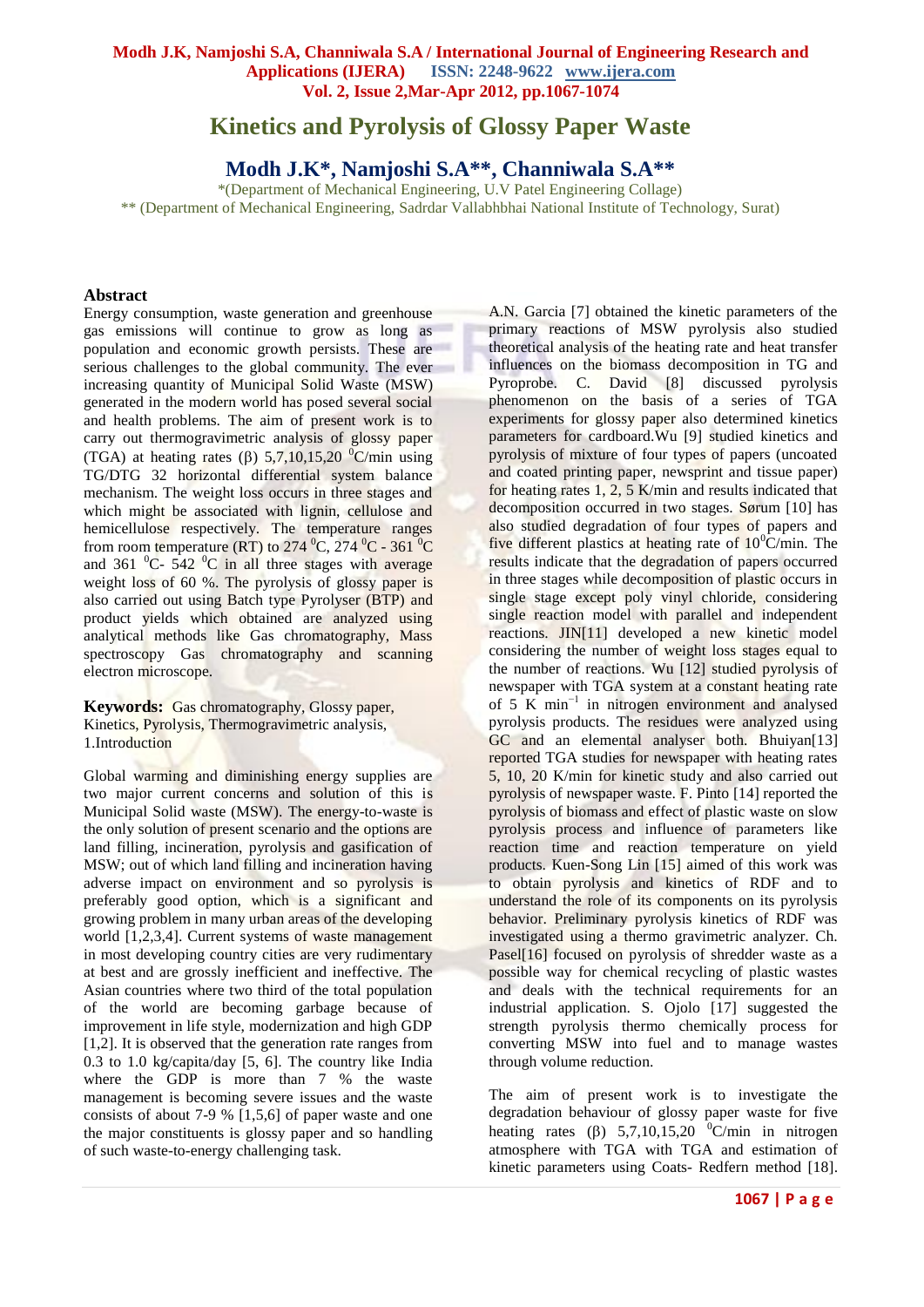The pyrolysis of glossy paper is carried out at heating rate of 10  $\mathrm{^0C/m}$  and yield products are analyzed using existing analytical methods.

Additionally, elemental analysis of residue of glossy paper for heating rate of  $10^0$ C/min and 20  $10^0$ C/min with scanning electron microscope (JEOL 5610LV) using Energy Dispersive Spectroscopy (EDS) is carried out.

# **2. Experimentation**

### **2.1 Material**

The experiments were carried out on commercial glossy paper which was cut into small pieces of 2-3 mm. The particle size used in BTP is larger compared to TGA due to no weight and size constrains of crucible. Table 1 shows proximate analysis and ultimate analysis result and HHV of glossy paper.

| <b>Tixed Carbon</b> | <b>Volatile Matter</b> | Ash    | <b>Carbon</b> | <b>Hydrogen</b> | <b>Nitrogen</b> | Sulfur                                | xygen IHV             |      |
|---------------------|------------------------|--------|---------------|-----------------|-----------------|---------------------------------------|-----------------------|------|
| $(\%$ wt)           | $(% \text{wt})$        | (% wt) | $(\%$ wt)     | $(\%$ wt)       | $(\%$ wt)       | $\left(\frac{6}{6} \text{ wt}\right)$ | $\sqrt{6}$ wt) $J/kg$ |      |
| 5.18                | 68.51                  | 26.31  | 64.2          | 3.39            | 1.49            | 0.52                                  | 3.43                  | 6.47 |

## **Table 1 Proximate Analysis, Ultimate Analysis and Higher Heating Value**

### **2.2 Thermogravimetric Analysis (TGA)**

The thermogravimetric and differential thermogravimetric analysis were carried out in SEIKO TG/DTA-32 thermal system. Samples were scanned between room temperature (RT) to  $600^{\circ}$ C with heating rate of  $(B)$  5, 7,10,15,20  $^{0}$ C/min in nitrogen gas atmosphere and with 50 ml/min flow rate. The maximum sample size was 6 mg. Samples were placed in platinum crucible and  $\alpha$  alumina was used as reference.

### **2.3 Batch Type Pyrolyser**

Pyrolysis of Glossy paper was carried out in Batch Type Pyrolyser (BTP) having PLC control system to obtain different heating rate in temperature range of RT to  $1200^{\circ}$ C. The concentric tube heat exchanger was used to condense the volatiles produced in the reactor. The nitrogen purging rate was 2 l/min and heating rate was  $10^{\circ}$ C/min from RT to 600  $^{\circ}$ C with sample size approximately 60 gm. Two thermocouples were inserted to measure the temperature of heater as well as temperature of sample.





### **3. Kinetics**

A relatively simple approximation for determining the kinetics of the thermal decomposition consists of assuming the reaction to be first order using Coats- Red fern method [18]. The weight loss or conversion is converted to a normalized form  $\alpha$  and is called reaction progress with temperature. For non isothermal TGA the reaction progress is given by

$$
\alpha = \frac{(m_0 - m_T)}{(m_0 - m_S)} \dots (1)
$$

 $m<sub>T</sub>$  is the sample weight at temperature T,  $m<sub>0</sub>$  is the initial weight and  $m_{\delta}$  is the final weight of sample.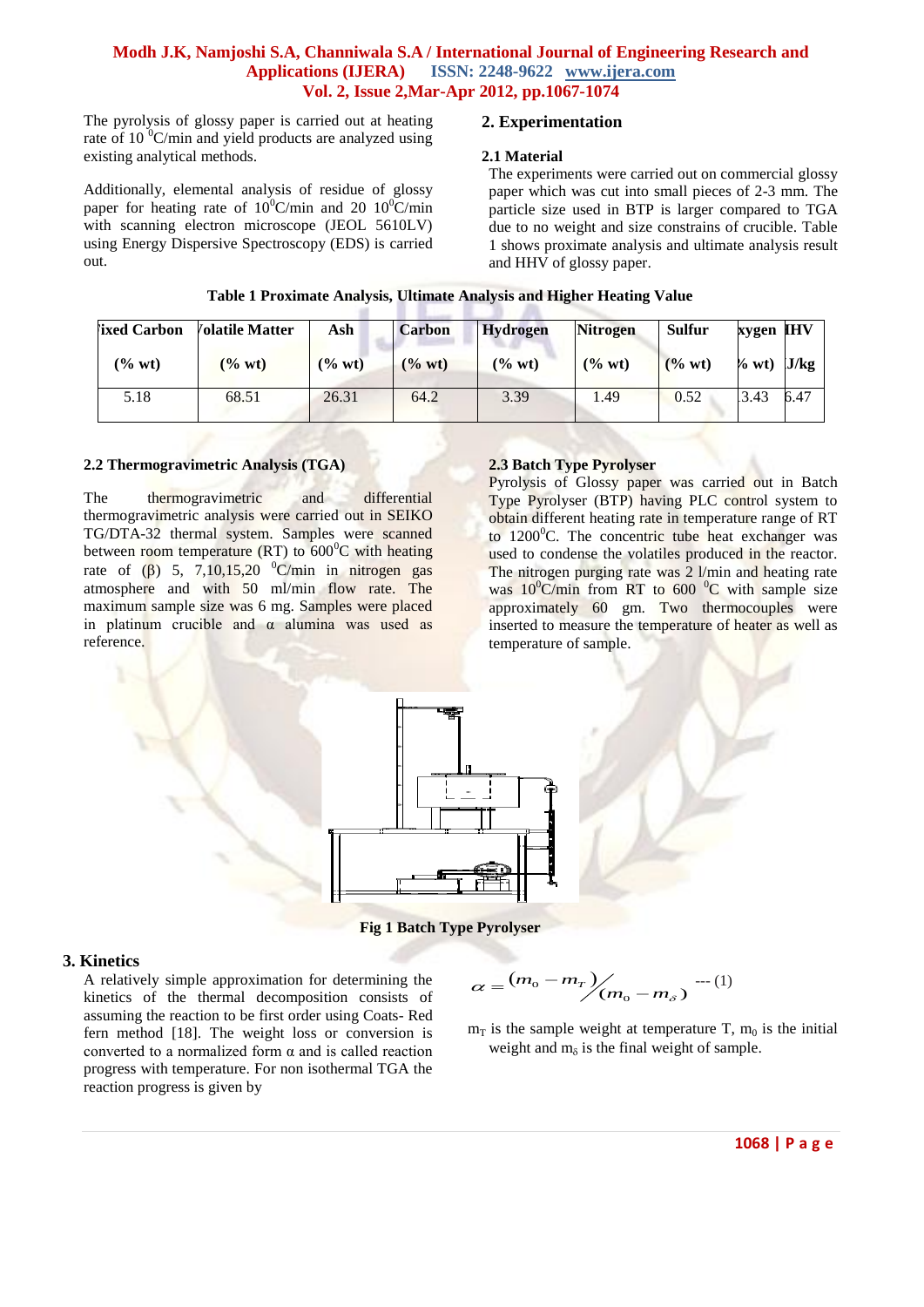The Arrhenius parameters, for the thermal decomposition of the samples were determined considering first order chemical reaction [18]. This method uses the integral form of rate law. The rate law of any solid phase reaction can be given as

$$
d\alpha/_{dt} = Ae^{-E/_{RT}}(1-\alpha)^{-(2)}
$$

 In non-isothermal TGA experiments the heating rate is varied as a function of time

$$
d\alpha/dt = d\alpha/dt * dt/dT
$$
  

$$
d\alpha/dt = d\alpha/dt * 1/\beta
$$

### **4. Results AND Discussion**

#### **4.1 Kinetics based on TGA**

A three stage decomposition weight loss is observed from Figure 2.In first stage hemicellulose, in second and third stage the degradation of cellulose and lignin may take place respectively [7]. Figure 2 reflects the similar TG curves pattern for all the heating rates, however rates are varying. The degradation occurs at a faster rate in second stage compared to first and third stage as heating rate increases. The weight loss increases in all stages at a faster rate with increase in heating rate. The temperature for all three stages was in the range of 28  $^{\circ}$ C to 274  $^{\circ}$ C, 274  $^{\circ}$ C - 361  $^{\circ}$ C and 361  ${}^{0}C$ - 542  ${}^{0}C$  respectively. The weight loss in first, second and third stage were in the order of 6-10 %, 30-34 % and 18-20 % respectively and 39-41 % residue left after experiment was over. Table 2 presents the values of kinetic constants for different heating rates, and it is observed that with increase in heating rate the magnitude of activation energy increases. The reason may be at high heating rate the accessibility of temperature for reaction to occur is high for small period of time and will favor the formation of active

 $\beta$  is the heating rate given by  $\frac{dI}{dt}$ *dT*

$$
d\alpha/_{dT} = (\frac{A}{\beta}) * e^{-E/_{RT}} (1 - \alpha) - (5)
$$

A  $\beta$  is the heating rate. Plotting the left hand side against the 1/T gives E/R as the slope and A as the intercept. Assuming the reaction to be of first order and integrating and taking logarithm on both sides we get

$$
\ln\left[\frac{-\ln(1-\alpha)}{T^2}\right] = \ln\frac{AR}{\beta E} - \frac{E}{RT}\frac{2RT}{E} < 1 \cdots (6)
$$

A plot of  $\ln[-\ln(1-\alpha)/T^2]$ <sup>Vs</sup> 1/T will give the activation energy and frequency factor.

molecules and also molecular collision increases. It also indicates that in case of three stages the kinetic constant having maximum value in second stage. It is observed that activation energy increases with increase in heating rate for second stage which is the major stage of decomposition. Activation energy is lower in the third stage due to low degradation rate. Figure 3 represents DTG curves. Corresponding to the three-stage weight loss on the TG curves, three peaks are observed on the DTG curves. It can be observed that as heating rates increase there is a lateral shift towards higher temperatures of DTG curves and which may be due to the combined effects of the heat transfer at different heating rates and the kinetics of the decomposition resulting in delayed decomposition [10].

Table 3 shows the peak value of DTG temperature corresponding to various heating rates. Results represent that with increase in heating rate the weight loss also increase and corresponding peak temperature also increase may be because of delayed decomposition which diffuse more heat in the sample for short time. The results show similar trend and values as reported by L.sorum  $[10]$ .

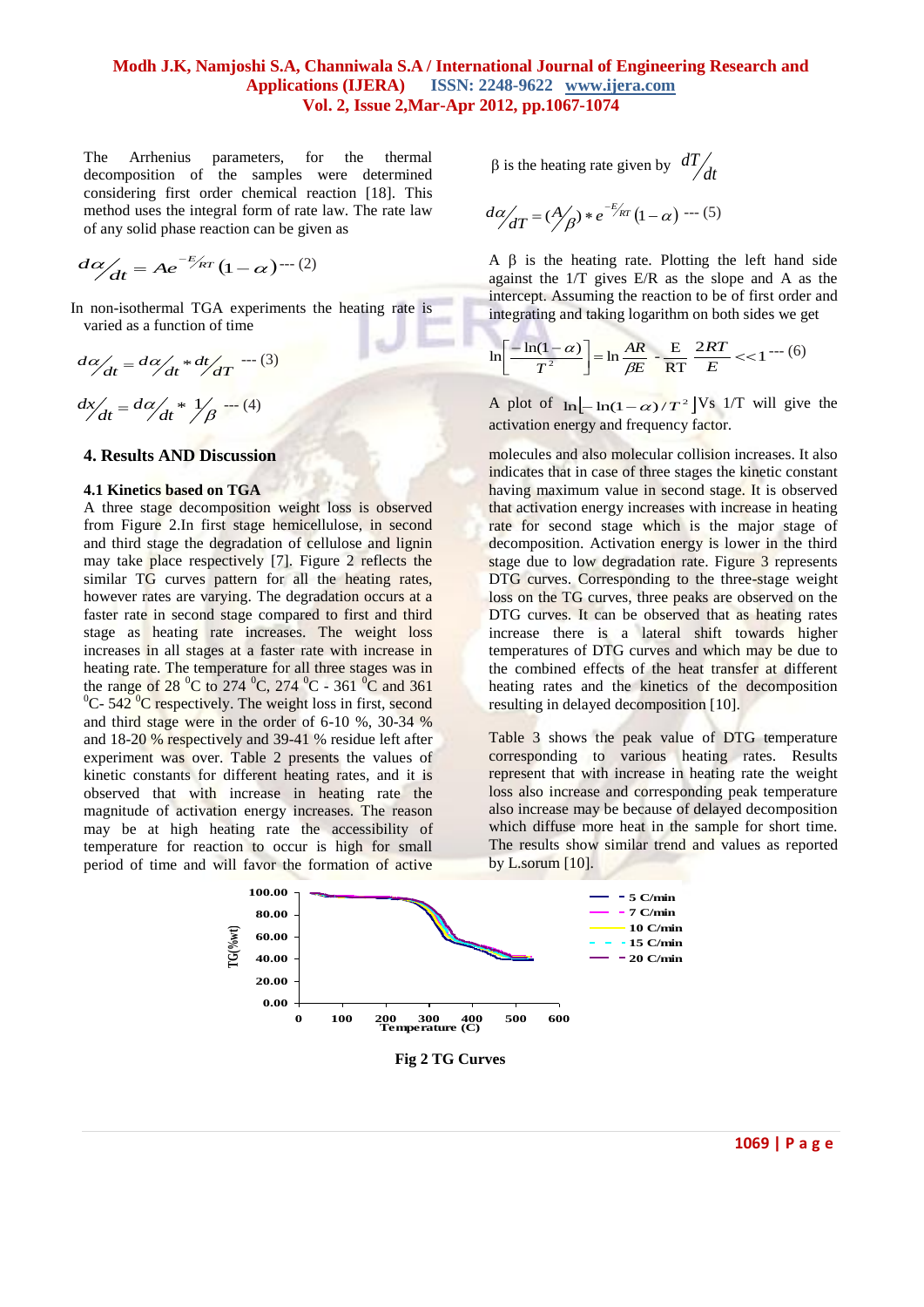



**Fig 3 DTG Curves**

**Table 2 DTG Values for Different Heating Rates** 

| Heating Rate $(\beta)$ | $\bf DTG$ <sub>max</sub> (mg/min) | Temperature corresponding DTG $_{\text{max}}$ <sup>0</sup> C |  |  |  |
|------------------------|-----------------------------------|--------------------------------------------------------------|--|--|--|
|                        | 187                               | 311.2                                                        |  |  |  |
|                        | 380                               | 324.9                                                        |  |  |  |
| 10                     | 392                               | 322.2                                                        |  |  |  |
| 15                     | 673                               | 331.6                                                        |  |  |  |
| 20                     | 876                               | 338.3                                                        |  |  |  |

## **Table 3 Values of Kinetic Constants for Different Heating Rates**

|                                    | <b>First Stage</b> |              | <b>Second Stage</b>  |              |                     | <b>Third Stage</b> |  |
|------------------------------------|--------------------|--------------|----------------------|--------------|---------------------|--------------------|--|
| <b>Heating Rate</b><br>$(^0C/min)$ | E                  | $\mathbf{A}$ | E                    | $\mathbf{A}$ | E                   | $\mathbf{A}$       |  |
|                                    | kJ/mol             | $min-1$      | kJ/mol               | $min^{-1}$   | kJ/mol              | $min-1$            |  |
| 5.0                                | 5.0                | 100.03       | 61.94                | 185.7        | 104.86              | 165.12             |  |
| 7.0                                | 7.0                | 112.41       | $1.6 \times 10^{3}$  | 191.11       | $2.4 \times 10^{3}$ | 163.08             |  |
| 10.0                               | 10.0               | 113.93       | $1.7 \times 10^3$    | 187.58       | $2.8 \times 10^{3}$ | 185.32             |  |
| 15.0                               | 15.0               | 116.29       | $4.5 \times 10^{3}$  | 199.8        | 6.9 $x10^3$         | 179.63             |  |
| 20.0                               | 20.0               | 122.27       | $1.1 \text{ x} 10^3$ | 198.9        | $1.7 \times 10^4$   | 186.11             |  |

### **4.2 Pyrolysis**

Fig.4 represents the weight loss of glossy paper with respect to temperature which shows that the first stage is less extended from room temperature to temperature of 271 $\mathrm{^{0}C}$  due heat and mass transfer resistance which resists the heat diffuse in the card board and hence high amount of pyrolytic oil is collected.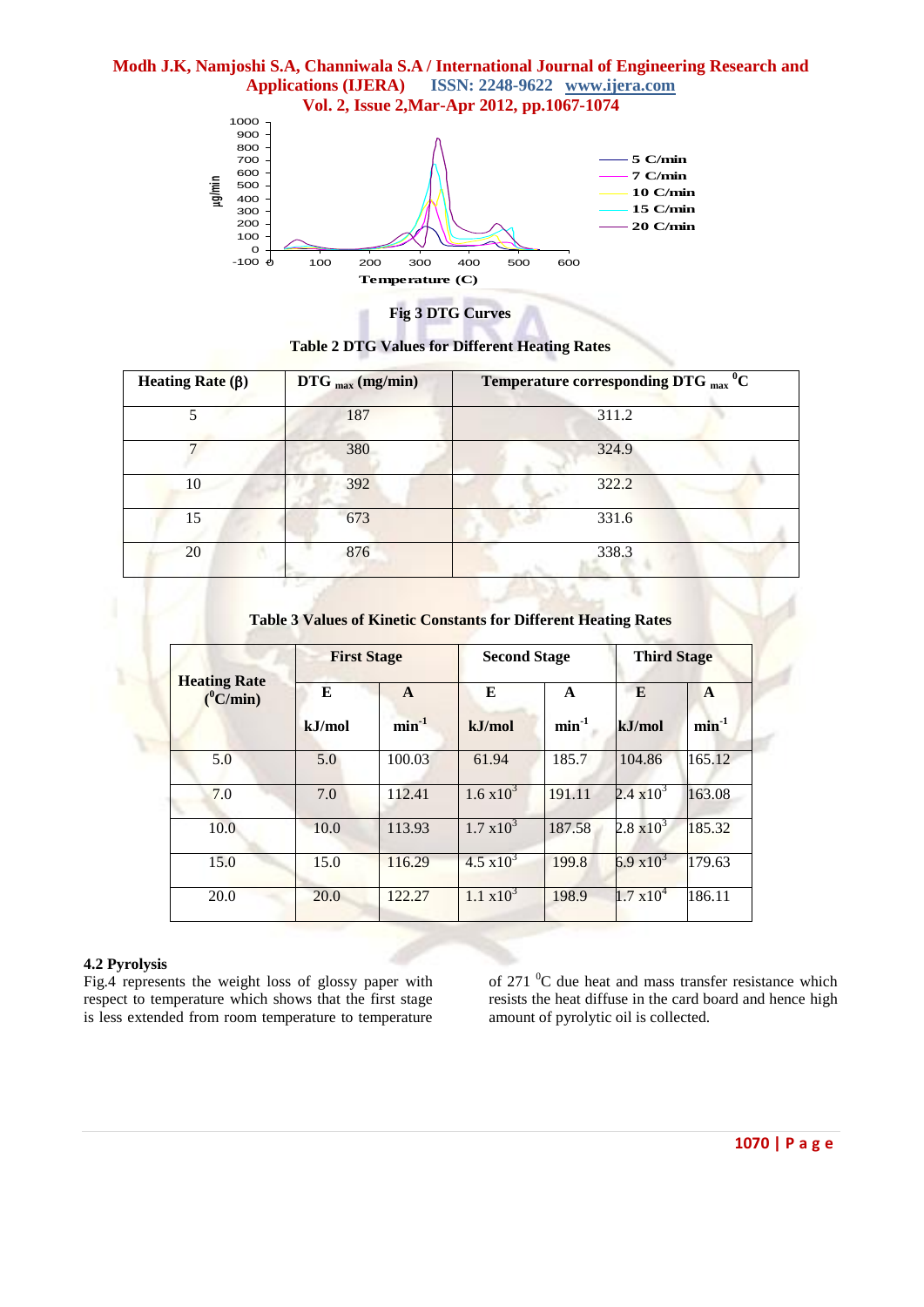

**Fig. 4 Weight Variation of Glossy Paper Yield Products with Temperature Rise**

Table 4 indicates the elemental analysis of card board yield products which shows that the presence of nitrogen and sulfur is almost absent in yield products which establish the acceptance of yield products as fuel.

Table 4 also indicates that the gross calorific values yield products are quite high so card board waste can become good alternative fuel.

| <b>Table 4 Ultimate Analysis Yield Product</b> |  |  |
|------------------------------------------------|--|--|

|                      | <b>Carbon</b><br>$(\%$ wt.) | <b>Hydrogen</b><br>$(\%$ wt.) | <b>Nitrogen</b><br>$(\%wt.)$ | <b>Sulfur</b><br>$(\%wt.)$ | Oxygen<br>$(\%$ wt) | <b>GCV</b><br>kJ/kg |
|----------------------|-----------------------------|-------------------------------|------------------------------|----------------------------|---------------------|---------------------|
| <b>Pyrolytic Oil</b> | 44.11                       | 5.92                          | 0.02                         | Absent                     | 49.35               | 1507.32             |
| <b>Char</b>          | 36.82                       | Absent                        | Absent                       | Absent                     | 0.71                | 8248.39             |

Table 5 shows the proximate analysis of yield products (char and pyrolytic oil). The moisture content in pyrolytic oil almost is 30 % except in textile waste. The volatile matter is 60% in pyrolytic oil similarly for char the fixed carbon is 37 %. The ash content is low in case

of oil but high in case of char may be because of heat mass transfer resistance the lack of decomposition of the card board. This established the potential of both pyrolytic oil and char as an alternative fuel for any thermal system.

|                      | <b>Moisture</b> | <b>Volatile Matter</b> | <b>Fixed Carbon</b> | Ash       |  |
|----------------------|-----------------|------------------------|---------------------|-----------|--|
|                      | $(\%$ wt)       | $(\%$ wt               | $(\%$ wt)           | $(\%$ wt) |  |
| <b>Pyrolytic Oil</b> | 31.11           | 63.61                  | 4.68                | 0.60      |  |
| Char                 | 0.01            | 1.20                   | 36.32               | 62.47     |  |

Table 6 shows the gas composition of yield product. Since the synergy gases  $(CO, CO<sub>2</sub>, H<sub>2</sub>O, and HC)$ contained a high calorific value, their use as marketable

fuels greatly supports the recycling of the card board waste constituents in MSW.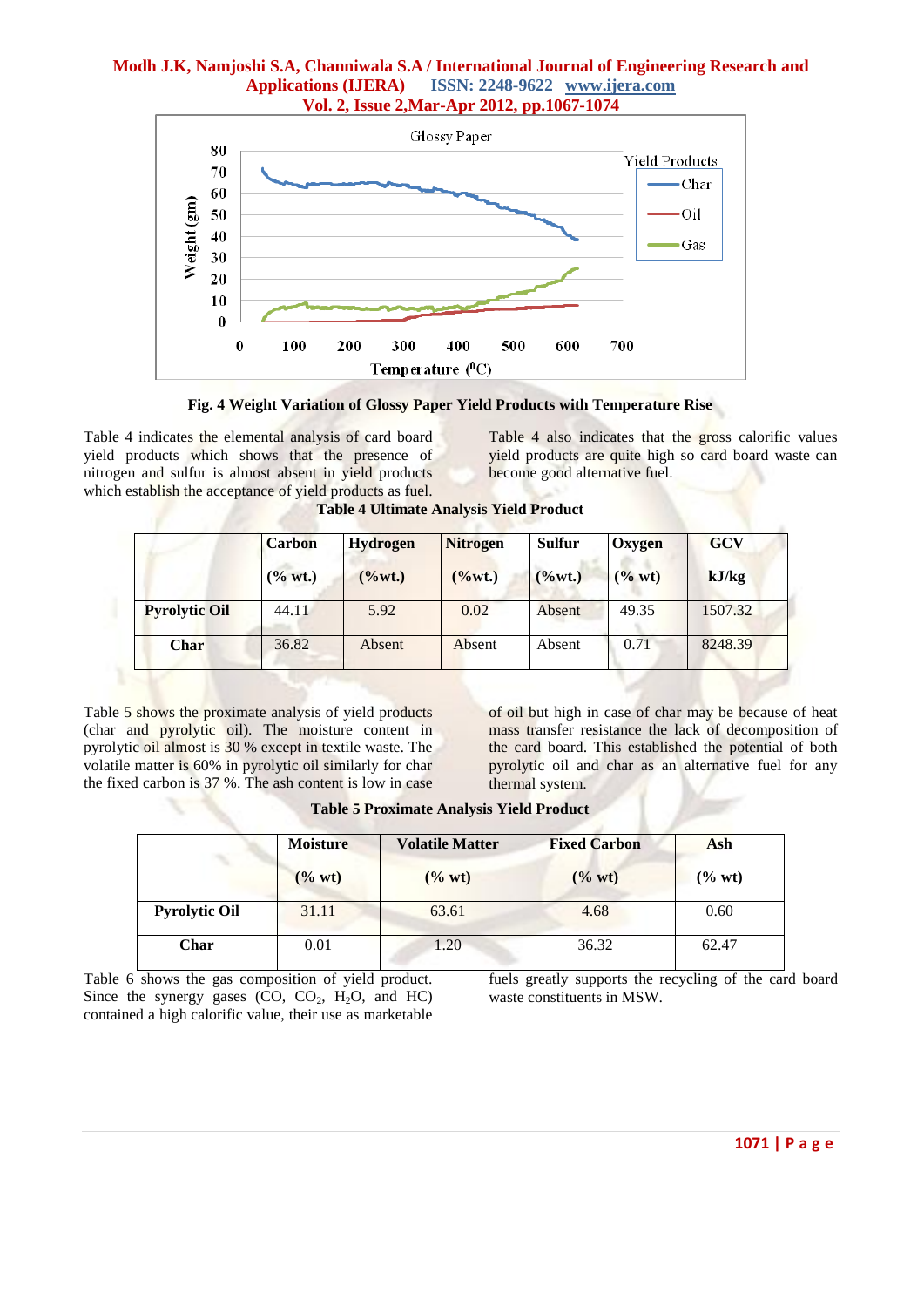| <b>Table 6 Gas Composition of Product Gas</b> |  |
|-----------------------------------------------|--|
|-----------------------------------------------|--|

| <b>Butane</b><br>(%wt.) | Carbon<br><b>Dioxide</b><br>$(\%wt.)$ | Carbon<br><b>Monoxide</b><br>$(\%wt.)$ | Oxygen<br>$(\%$ wt.) | <b>Ethane</b><br>$(\%wt.)$ | <b>Propane</b><br>$(\%wt.)$ | <b>Methane</b><br>$\frac{6}{6}$ wt.) | <b>Nitrogen</b><br>$(\%wt.)$ |
|-------------------------|---------------------------------------|----------------------------------------|----------------------|----------------------------|-----------------------------|--------------------------------------|------------------------------|
| ND                      | 6.44                                  | 7.781                                  | 2.8                  | 2.76                       | 3.5                         | 35.92                                | 40.799                       |

Table 7 shows the summary of product yield and its GCV which shows that with help of pyrolysis process good quantity of char, pyrolytic oil and product gases

are obtained from the card board and may be used as energy source with minimum environment contamination.

| <b>Table 7 Yield Products Composition</b> |  |
|-------------------------------------------|--|
|-------------------------------------------|--|

| <b>Yield Products Distribution in % of Sample</b> |              |                   | <b>GCV</b><br>kcal/kg  |                                 |                                    |  |
|---------------------------------------------------|--------------|-------------------|------------------------|---------------------------------|------------------------------------|--|
| <b>Char</b>                                       | yrolytic Oil | <b>roduct Gas</b> | <b>Char</b><br>kcal/kg | <b>Pyrolytic Oil</b><br>kcal/kg | Product Gas<br>kcal/m <sup>3</sup> |  |
| 53.85                                             | 11.25        | 34.88             | 1970                   | 360                             | 3000                               |  |

## **4.3 Char Charactersation**

The char which remain after the decomposition of glossy paper waste at  $10^0$ C/min and  $20^0$ C/min are analyzed with the help of in scanning electron microscope (JEOL 5610LV) with Energy Dispersive Spectroscopy (EDS); which is helpful to select the



**Fig. 5 Glossy paper Residues (10 <sup>0</sup>C/min ) Fig. 6 Elemental Spectrm**



**Fig. 7 Glossy paper Residues (20 <sup>0</sup>C/min ) Fig. 8 Elemental Spectrm**

method for extracting some of the important elements from the char as well as to decide the possible use of char in power plant as a blending mixture. Fig. 5 to 8 show the elemental analysis of char of glossy paper waste



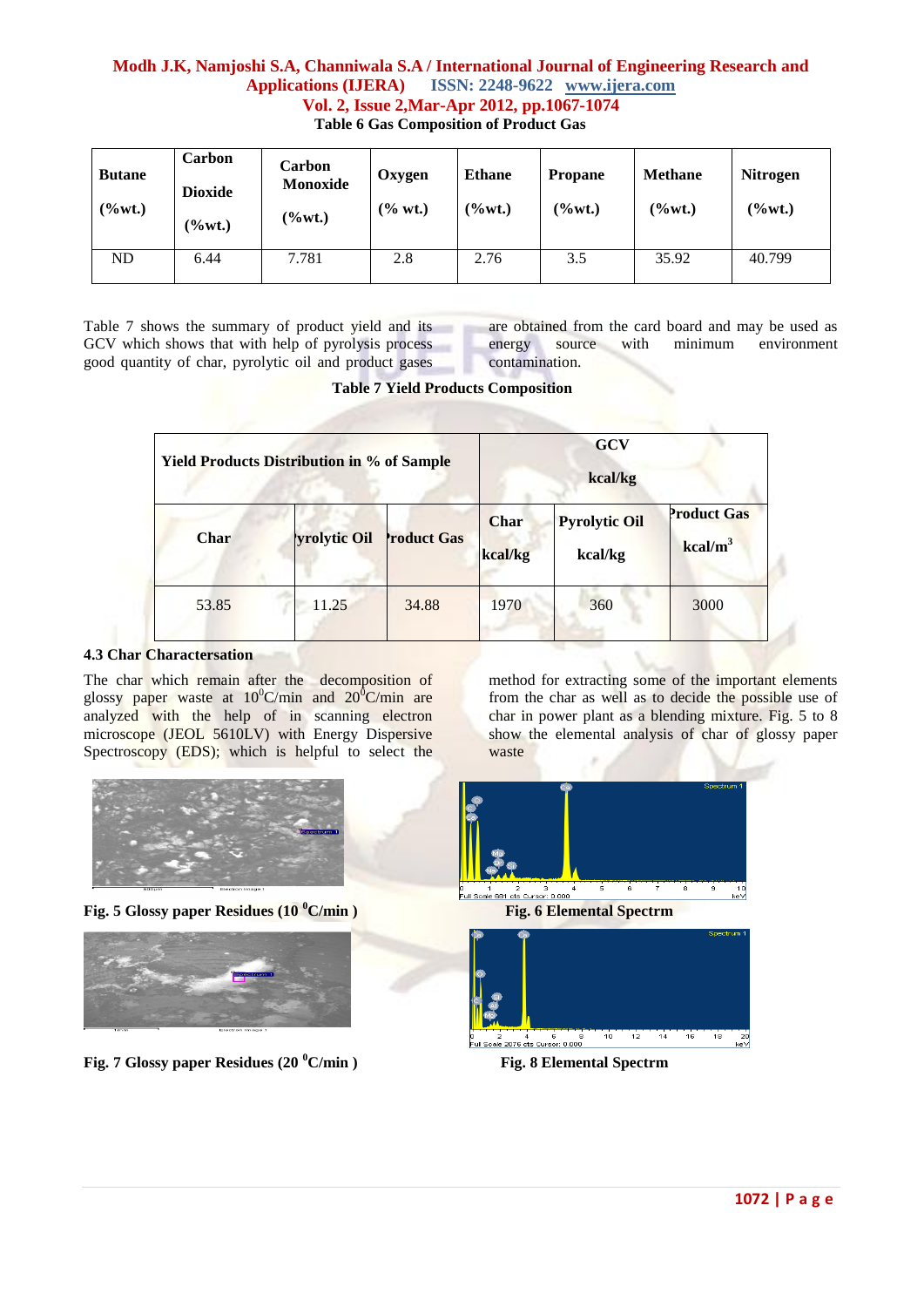### **4.4 GC- MS**

Fig 9 shows the Gas Chromatography-Mass Spectroscopy results of pyrolytic oil which shows the presences of different important chemicals in the pyrolytic oil with their percentages. The Mass spectroscopy Gas chromatography is an analytical technique to evaluate the existence of different chemical compositions present in pyrolytic oil. The methods also important because some chemical compositions which are produced at low temperature also get condensed and their existence can be evaluated by this technique.

| 100            | 2.96         |                                       |                             |       |                                  |                        |                                   | TIC<br>4.53e9 |
|----------------|--------------|---------------------------------------|-----------------------------|-------|----------------------------------|------------------------|-----------------------------------|---------------|
| %              | 3.75<br>3.80 | 95<br>35                              | 38<br>$\overline{8}$        | 15.33 |                                  |                        |                                   |               |
| $\Omega$       |              | $\frac{8.51}{9.18}$<br>$\sim$<br>5.00 | $\sim$<br>$\sigma$<br>10.00 | 15.00 | 20.00                            | 25.00                  | 30.00                             | Time<br>35.00 |
| #              | <b>RT</b>    | Area                                  | $Area$ %                    | Mw    | <b>MOL. FORM</b>                 |                        | <b>COMPOUND NAME</b>              |               |
|                | 2.19         | 32,256,000                            | 5.054                       | 57.00 | C <sub>2</sub> H <sub>3</sub> NO | Methane, isocyanato-   |                                   |               |
| $\overline{2}$ | 2.30         | 30,247,836                            | 4.739                       | 131.0 | C5H9NO3                          | 4-Hydroxyproline       |                                   |               |
| 3              | 2.33         | 64,178,368                            | 10.06                       | 112.0 | C8H16                            |                        | Cyclopentane, 1,2,3-trimethyl-    |               |
| 4              | 2.73         | 123.043.576                           | 19.28                       | 54.00 | C4H6                             | 1.3-Butadiene          |                                   |               |
| 5              | 2.96         | 157, 574, 240                         | 24.69                       | 53.00 | C3H3N                            | 2-Propenenitrile       |                                   |               |
| 6              | 3.09         | 26,184,202                            | 4.103                       | 117.0 | <b>C5H11NO2</b>                  |                        | 2-Methylaminomethyl-1,3-dioxolane |               |
| 7<br>8         | 3.14<br>3.64 | 10,087,348<br>26,979,760              | 1.581<br>4.227              | 68.00 | C5H8                             | 1-Butyne, 3-methyl-    |                                   |               |
| 9              | 3.75         | 54,073,124                            | 8.473                       | 226.0 | C8H10N4O4                        |                        | Sydnone, 3,3'-tetramethylenedi-   |               |
| 10             | 4.61         | 9,954,739                             | 1.560                       | 110.0 | C6H6O2                           |                        | 2-Furancarboxaldehyde, 5-methyl-  |               |
| 11             | 4.68         | 17,092,330                            | 2.678                       | 68.00 | C5H8                             | 1-Butyne, 3-methyl-    |                                   |               |
| 12             | 4.95         | 20,300,144                            | 3.181                       | 94.00 | C6H6O                            | Phenol                 |                                   |               |
| 13             | 5.94         | 20,973,278                            | 3.286                       | 112.0 | C5H4O3                           | 2H-Pyran-2,6(3H)-dione |                                   |               |
| 14             | 6.13         | 13,150,279                            | 2.060                       | 54.00 | C4H6                             | 1.3-Butadiene          |                                   |               |
| 15             | 7.10         | 14,380,157                            | 2.253                       | 222.0 | C10H10N2O2S                      |                        | 5-(4-Hydroxy)-benzyl-2-thioxo-    |               |



### **5 Conclusions**

The activation energy for rate of  $5^0$ C/min to  $20^0$ C/min varies in the rate of 92.70 kJ/mol to 114.56 kJ/mol in first stage, 173.59 kJ/mol to 192.49 kJ/mol for second stage and 184.40kJ/mol to 187.41 kJ/mol in third stage.The decomposition rate and corresponding peak temperature in the heating rate in the range of  $5\degree C/min$ to  $20^{\circ}$ C/min is observed to be in the range of 187 to 876 mg/min with peak temperature in the range of  $311.2 \text{ °C}$ to  $338.3$   $\mathrm{^0C}$ . The relative yield of char, pyrolytic oil and gas are observed to be 53.85 %, 11.25 % and 34.88 % respectively. The decomposition occurs at a slower rate in case of glossy paper among different paper waste.

### **References:**

- 1 Joseph, K., Perspectives of solid waste management in India , *Proc International*<br>Symposium on the Technology and *Symposium on the Technology and Management of the treatment and Reuse of the Municipal Solid Waste* ,2002.
- 2 Sudhir Kumar, Technology options for municipal solid waste-to-energy project**,** *TERI Information Monitor on Environmental Science , 5( 1)*, 2000
- 3 Morcos V.H, Energy recovery from municipal solid waste incineration – A review, *Heat Recovery Systems and CHP, 9,* 1989, 115-126.
- 4 Saxena S.C., Jotski C.K., Fluidized-bed incineration of waste materials' *Progress in*

*Energy and Combustion Science 20* 1994 281- 324

- 5 Akolkar, A.B. Assessment of the status of municipal solid waste management in metro cities, state capitals, class I cities, and class II towns in India: An insight, *[J.Waste](http://www.sciencedirect.com/science?_ob=PublicationURL&_tockey=%23TOC%236017%232009%23999709997%23730198%23FLA%23&_cdi=6017&_pubType=J&view=c&_auth=y&_acct=C000050221&_version=1&_urlVersion=0&_userid=10&md5=64223ea106ef4d3735f21f6b141d1a01)  [Manag.2](http://www.sciencedirect.com/science?_ob=PublicationURL&_tockey=%23TOC%236017%232009%23999709997%23730198%23FLA%23&_cdi=6017&_pubType=J&view=c&_auth=y&_acct=C000050221&_version=1&_urlVersion=0&_userid=10&md5=64223ea106ef4d3735f21f6b141d1a01)9(2)*, 2009, 883-895
- 6 Chettiyappan Visvanathan, Mechanicalbiological pre-treatment of Municipal Solid Waste in Asia, , *Proc International Symposium MBT*, 2005
- 7 Garcia A.N., Marcilla A., Font R., Thermogravimetric kinetic study of the pyrolysis of municipal solid waste, *Thermochimica Acta,254* ,1995, 277- 304
- 8 David C., Salvador S., Dirion J.L. and Quintard M., Determination of a reaction scheme for cardboard thermal degradation using thermal gravimetric analysis**,** *J. Anal. Appl. Pyrolysis* 67, 2003 307-/323
- 9 Chao-Hsiung Wu, Pyrolysis Kinetics of Paper Mixture in Municipal Solid Waste, *Journal of Chem.Tech. Biotechnol*, *66,* 1997, 65-74
- 10 Sorum L.,.Gronli M.G. and Hustad J.E**,**, Pyrolysis Characteristics and Kinetics of Municipal Solid Waste *Fuel ,80*, 2001, 1217- 1227